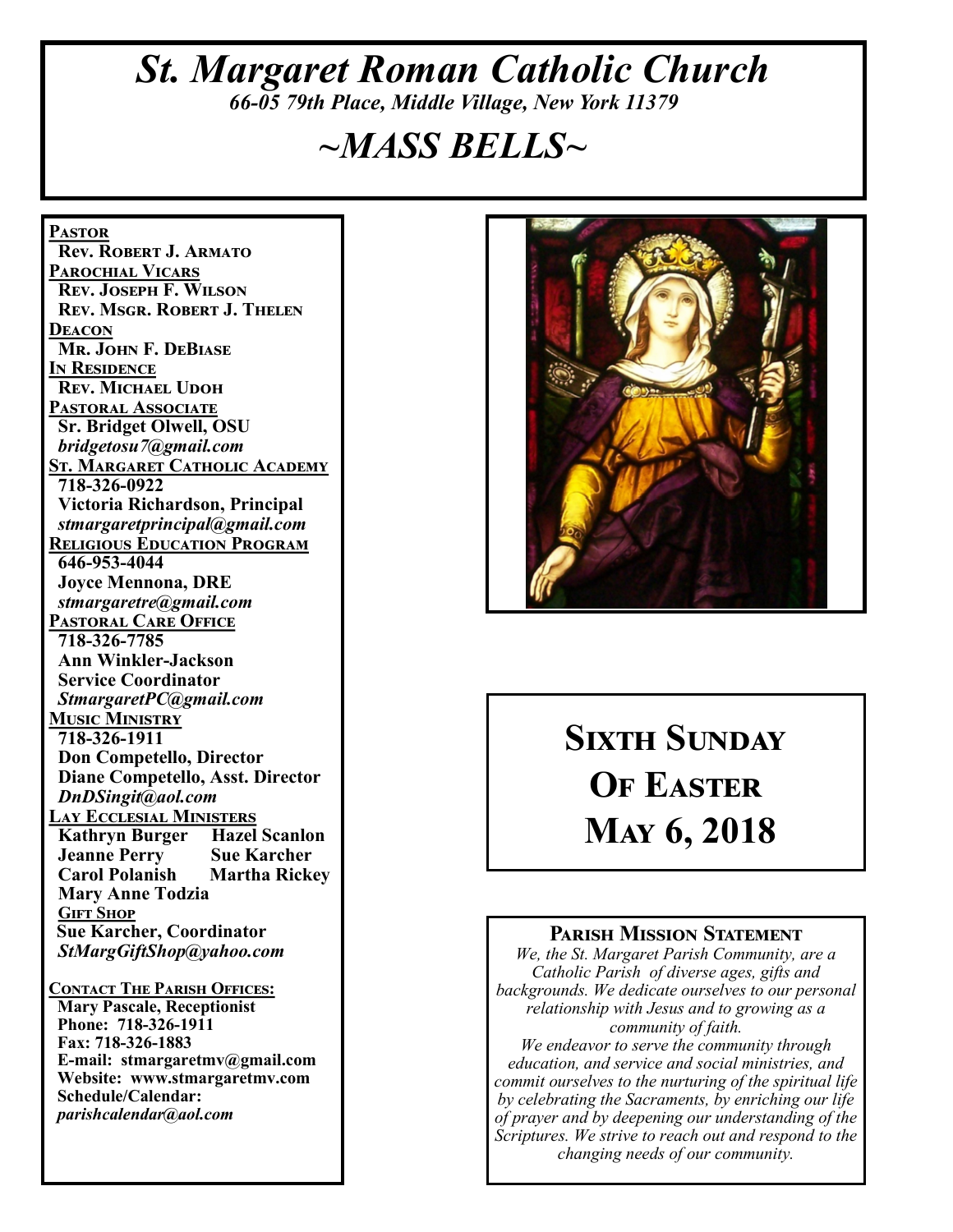# *MASSES FOR THE WEEK*

**SUN. MAY 6 - SIXTH SUNDAY OF EASTER**  7:30 Concetta & John Averna 9:00 Giuseppina Scaturro/Anthony Realmuto/ Giovanni Ferrara/Caterina Garofalo/ Giuseppe Colombo/Antonina Giordano/<br>10:30 Catherine Fazio Catherine Fazio NOON Fire Lt. Kevin J. & William Pfeifer 5:00PM People of the Parish **MON. MAY 7 - EASTER WEEKDAY**<br>7:00 Frank & Maria Amendola 7:00 Frank & Maria Amendola 9:00 Giuseppe Soccorso/Angela Bongiorno **TUE. MAY 8 - EASTER WEEKDAY** 7:00 Rev. Joseph O'Donnell CM (BIRTH)<br>9:00 Elia & Maria Prantil 9:00 Elia & Maria Prantil **WED. MAY 9 - EASTER WEEKDAY** 7:00 Patrick O'Brien<br>9:00 Philip & Leonar Philip & Leonardo Curatolo 5:00PM Emma Putillo

- **THU. MAY 10 - THE ASCENSION OF THE LORD**
- 7:00 Elaine Spacek
- 9:00 People of the Parish

7:30PM Ellen Walsh

#### **HOLY DAY OF OBLIGATION**

#### **FRI. MAY 11 - EASTER WEEKDAY**

- 7:00 Velma Thornton (ANNI)
- 9:00 Laura Wasik
- **SAT. MAY 12 - STS. NEREUS/ACHILLEUS/ PANCRAS**
- 9:00 COLLECTIVE: Bill Heilman/Anna Nick/ Rosa Stalzer/William T. & Carolyn Collins & Family/Jacob Weiner/Angelina Grillo/ Giuseppina Gennari/Victoria Kidick/ Declan Ward/

5:00PM People of the Parish

#### **SUN. MAY 13 - SEVENTH SUNDAY OF EASTER/MOTHER'S DAY**

7:30 Virginia Congemi

- 9:00 Honor la Madonna Fatima/Ignazia Maggio/Benedetto Barretta e Famiglia/ Francesca, Giuseppe e Salvatore Casabianca/Antonino Catalano/Daniele Bussa/Vincenza, Mariano e Salvatore Palmeri/Rosaria, Rosario e Nunzio Taormina/Girolama e Maria Ciaccio/
- 10:30 Mother's Day Triduum
- NOON Margaret M. Forte
- 5:00PM Viola Giordano and Lucy Sepi

# **PARISH INFORMATION**

**If you're not registered, please visit the Rectory office, which is open from Monday through Friday, 9 am to noon and 1 pm to 7:30 pm.**

**CONFESSIONS** - Saturday, 4-4:45 pm or by appointment with a priest.

**NOVENA** to Our Lady of the Miraculous Medal Mondays after the 9am Mass.

**MORNING PRAYER** daily from Monday through Friday at 8:45 am.

**BAPTISMS** take place on the 1st and 3rd Sundays of the month. Please call the rectory for an appointment and to register your child.

**WEDDINGS MUST** be scheduled at least six months in advance by appointment with a priest or a deacon. Please call the rectory office. For marriage preparation information visit www.pre-cana.org.

**THE BEREAVEMENT GROUP** meets on the 1st and 3rd Thursday of the month at 10 am in the Convent meeting room. Call Ann at 718-326-7785.

**THE ENGLISH CHOIR** rehearses on Tuesday, at 7 pm in the Church. Tenors and baritones needed!

**IL CORO ITALIANO** prattica ogni Domenica prima della Messa Italiana.

**THE CHILDREN'S CHOIR** rehearses on Thursday, from 6-7 pm in the Church. For more info, DnDsingit@aol.com

**BOY SCOUT TROOP #119** meets on Tuesdays from 7:15-9 pm in the Parish Hall. New members are welcome, age 10 1/2 & up. Call Mr. Krzewski, 718-894-4099.

**CUB PACK #119** meets on Mondays from 7-8:30 pm in the Parish Hall. New members welcome, age 6 to 10-1/2. Call Mr. Krzewski, 718-894-4099.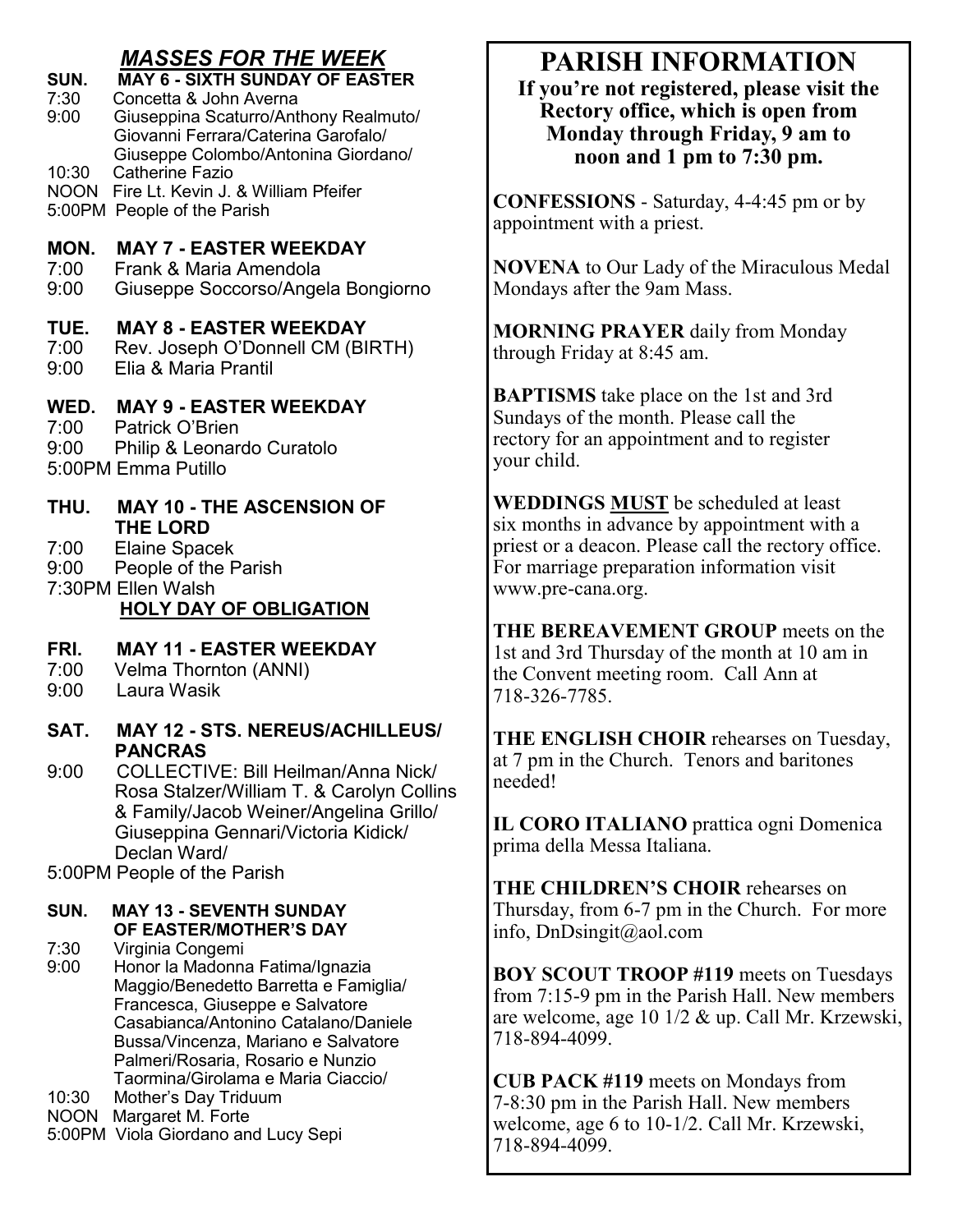# PLEASE PRAY FOR OUR SICK

Karen Guarascio, Connie Faccibene, Eileen Hinrichs, Linda Frazier, Cari Ann Falk-LoBello, Glen Falk, Ronald Frazier, John Downer, Robert Sabini, Lee Falk, Scott White, Baby McKinley Kelleher, Sean Harrison, Justin James Quirke, Parish Wert, Michael Hirst, Elizabeth Ott, Marion Caracciola, Baby Keila Mary Champoli, Brooke and Alexa Renda, The Ferrugio Family, Sandra Slattery, Shirley Chesley, Jim Daniels, Lola Anderson, George McGarry, Michael Mavin, Denis Fink, Marc Pagnozzi, John Vannata, Richard Santangelo, Joseph Simon, James Taylor, James Leung, Dr. Joan Virostko, Alfie Poje, Margaret Cosentino, Ann Pompeo, Gloria Mojica, Larry Dumbra, Bob Marvin, Joseph O'Brien, Katie Bryzgornia, Daniel Fox, Domenica Millitello, Caterina D'Anna, Evelyn Mojica, Immaculate Marge D'Elia, Carol Arevalo, Jim O'Driscoll, Victoria Lippolis, Mary Rigovich, Matteo Sabini, Charles Schaaf, Alvaro Andres Gonzalez, Luis Sanchez, Mary Westman.

*The names will remain for 3 months, please call 718-326-1911 and ask for continued prayers*

# **Prayer Requests**

**Pray for vocations to the Priesthood and Religious Life. Please pray for our men and women from our Parish serving in the Defense of our country: Lt. Col. Thomas Frohnhoefer Sgt. Robert A. Domenici** 



#### *WE RECALL OUR BELOVED DECEASED*

*Especially, Rose Portano,* 

*May they rest in Christ's Peace!*

# *MEMORIALS*

#### *WINE & HOST THIS WEEK*

*are offered in memory of Augie DeSimone at the request of The St. Vincent dePaul Society.*



*THE ASCENSION OF THE LORD*

# **TODAY'S READINGS**

*Sixth Sunday of Easter*

Acts 10:25-26, 34-35, 44-48; Ps 98:1, 2-3, 3-4; 1 Jn 4:7-10; Jn 15:9-17

# **READINGS FOR THE WEEK**

Monday: Acts 16:11-15; Ps 149:1b-2, 3-4, 5-6a and 9b; Jn 15:26-16:4a

Tuesday: Acts 16:22-34; Ps 138:1-2ab, 2cde-3, 7c-8; Jn 16:5-11

Wednesday: Acts 17:15, 22-18:1; Psw 148: 1-2, 11-12, 13, 14; Jn 16:12-15

Thursday: Acts 18:1-8; Ps 98:1, 2-3ab, 3cd-4; Jn 16:16-20

Friday: Acts 18:9-18; Ps 47:2-3, 4-5, 6-7; Jn 16:2-23

Saturday: Acts 18:23-28; Ps 47:2-3, 8-9, 10; Jn 16:23B-28

Sunday: Acts 1:1-11; Ps 47:2-3, 6-7, 8-9; Eph 1:17-23 or Eph 4:1-13 or 4:1-7, 11-13; Mk 16:15-20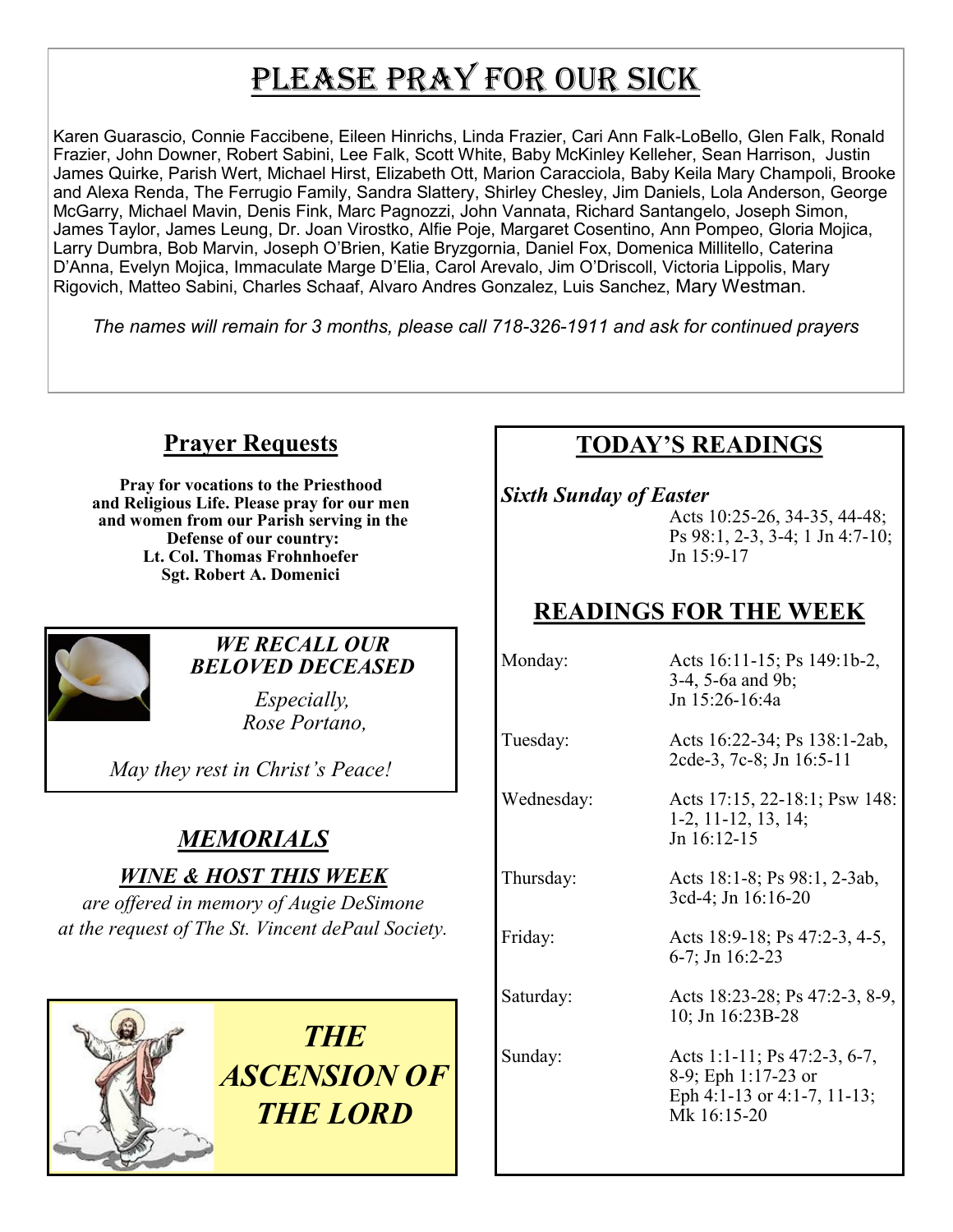# **ANNUAL CATHOLIC APPEAL**

 Thanks to the **81 families** who have contributed toward the 2018 Annual Catholic Appeal! Is your family one of them? We are now at **\$29,649: 42.7% of our Parish goal of \$69,365,** and have another **\$39,716** to go.

 Our goal is achievable, if every family participates. Some can give much, others less, but every family can give something. Please consider making a pledge of at least \$100. You have until the end of the year to complete your monthly payments.

## **CATHOLIC CHARITIES MOBILE OUTREACH TEAM**

 The team provides in home comprehensive case management services, including outreach/crisis services, supportive counseling, advocacy, linkage to community based home care, and legal and mental health services, to individuals ages five and older, to Queens neighborhoods. **Mobile Outreach** Team is located at **67-29 Myrtle Ave.,** Glendale, NY 11385.

For information call **718-456-7001**. *Funded by the NYC Dept. of Mental Health, Retardation and Alcoholism Services.*

## **PARISH REGISTRATION**

 Very often, people come to the Rectory asking for a certificate or letter attesting to their being active members of our Parish. That's hard for us to do, if there is no record of their being registered.

 All families worshiping here at St. Margaret's are expected to register with the Rectory Offices. All you have to do is complete the following information and drop it into the collection basket. We'll take it from there.

Name:

Address:

Phone #: (\_\_\_\_\_\_)-\_\_\_\_\_\_-\_\_\_\_\_\_



# **BLOOD DRIVE NEWS ST. MARGARET'S IS NUMBER ONE IN QUEENS**

 At a Recognition Ceremony on Tuesday, April 24th, the New York Blood Center and the Diocese of Brooklyn honored St. Margaret with an award for **First Place - Top Queens Parish.** This award is recognition for achieving a total of **265** lifesaving blood donation, an average of **66** donations per blood drive and an increase of **82** donations in the 2017 Diocese of Brooklyn Blood Drive Campaign. These lifesaving donations have potentially impacted the lives of nearly **800** local patients in need. A very special **THANK YOU** to all who donated blood at St. Margaret during the past year and for your continuing dedication and commitment to this vital service!

 Please help us continue the tradition of successful blood drives at St. Margaret. The next Blood Drive is scheduled for **Sunday, June 3rd from 9:00am until 3:00pm** in the Parish Hall. You have given the gift of life so generously in the past. Please mark your calendar and plan on helping patients in need by making a blood donation once again. For more information and/or to make a blood donation appointment, please e-mail **parishcalendar@aol.com**

### **THE ST. VINCENT dePAUL SOCIETY**

will hold their next meeting on Tuesday, May, 8th at 9:30am in the convent.

### **A WOMEN'S SPIRITUALITY GROUP**

will be starting once a month, on the 2nd Tuesday of every month, at 10:00am in the convent conference room.

Our first meeting is May 8th. If interested, please call Ann, **917-860-7634 or 718-326-7785.**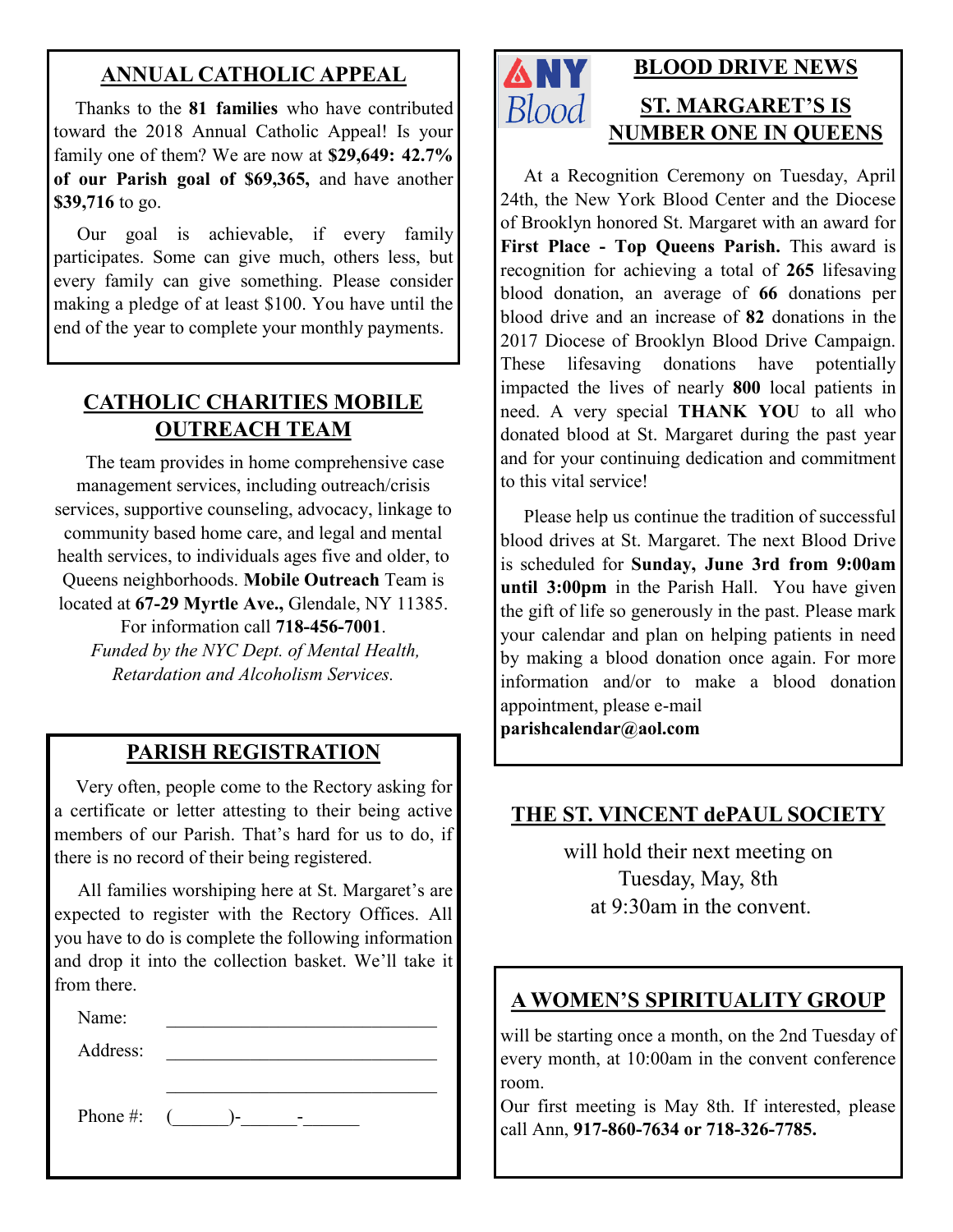

## *FROM THE ACADEMY*

*Congratulations to our students who received their First Holy Communion. God Bless each of them and their families.*

Registration is ongoing; don't miss your spot in our great school! Call our office, **718-326-0922** to schedule a tour. We have many great programs to offer including our newly added STEM lab and Repole Tech Center. Scholarships are available. Contact us for more information.

#### **T.A.C.H.S. PREP. PROGRAM**

#### **St. Agnes Academic H.S.**

July 30, to August 2, and August 6, to August 9, From 9:00am to 12:00pm. \$275pp. For more info. **718-353-6276 or www.stagneshs.org.**

#### **Msgr. McClancy Memorial H.S.**

Beginning September 8th, for the first seven Saturdays. For more information contact Ms. Rocco, **718-898-3800, ext. 3.**

#### **Cathedral Prep Father Troike Leadership Summer Program July 5-July 27**

For all boys entering 7th, 8th, and Freshmen year at Cathedral. For info call 718-592-6800 ext 137.

## **CONGRATULATIONS**

to former St. Margaret Academy students who have achieved honors at Msgr. McClancy Memorial H.S.:

#### **BRYAN DAVILA, ANGELA MASULLO, STEVEN SIANO, TIMOTHY WALLS, JORDANA NADILE**

We wish all of these students continued success in their future endeavors.



#### **THE ST. VINCENT dePAUL FOOD PANTRY** is located at 66-25 79 Place

Middle Village, NY

#### **The pantry is open on WEDNESDAY AND SATURDAY from 10am to 12 Noon.**

The food pantry is now in need of juice, coffee, tuna, rice, canned fruit, and pasta sauce. As always, we thank you for your generosity.



## **THE MURDER MYSTERY COMPANY** *presents*

# *'TIL DEATH DO US PART*

Friday, June 1, 2018, 7:30pm St. Margaret Parish Center 66-10 80th Street, Middle Village \$55p/p includes buffet dinner and interactive show.

# *WHAT TO WEAR FOR THE SHOW*

Ridiculous Ties - Old Wedding Dress Non-Wedding Attire - Worst Wedding Attire Ugly Bridesmaids Dresses - Accessories **(Anything that helps you stand out)**

> **JOIN US FOR A NIGHT OF MYSTERY, MAYHEM, AND MURDER !!! RSVP: 718-326-0922 for tickets**

> *All proceeds benefit St. Margaret Catholic Academy*

# **MEMORIALS AVAILABLE**

Many memorials for altar lamps, sanctuary lamps, and bread and wine are still available throughout the remainder of this year.

 Also, while we no longer celebrate private memorial Masses, families who wish to have an annual or "month's mind" Mass offered for a loved one can join in the memorial Mass celebrated each month for the repose of the souls of those buried from our church during the preceding month. Call the Rectory Offices to make the arrangements. The next memorial Mass will be celebrated at 11:45am Saturday, May 19.